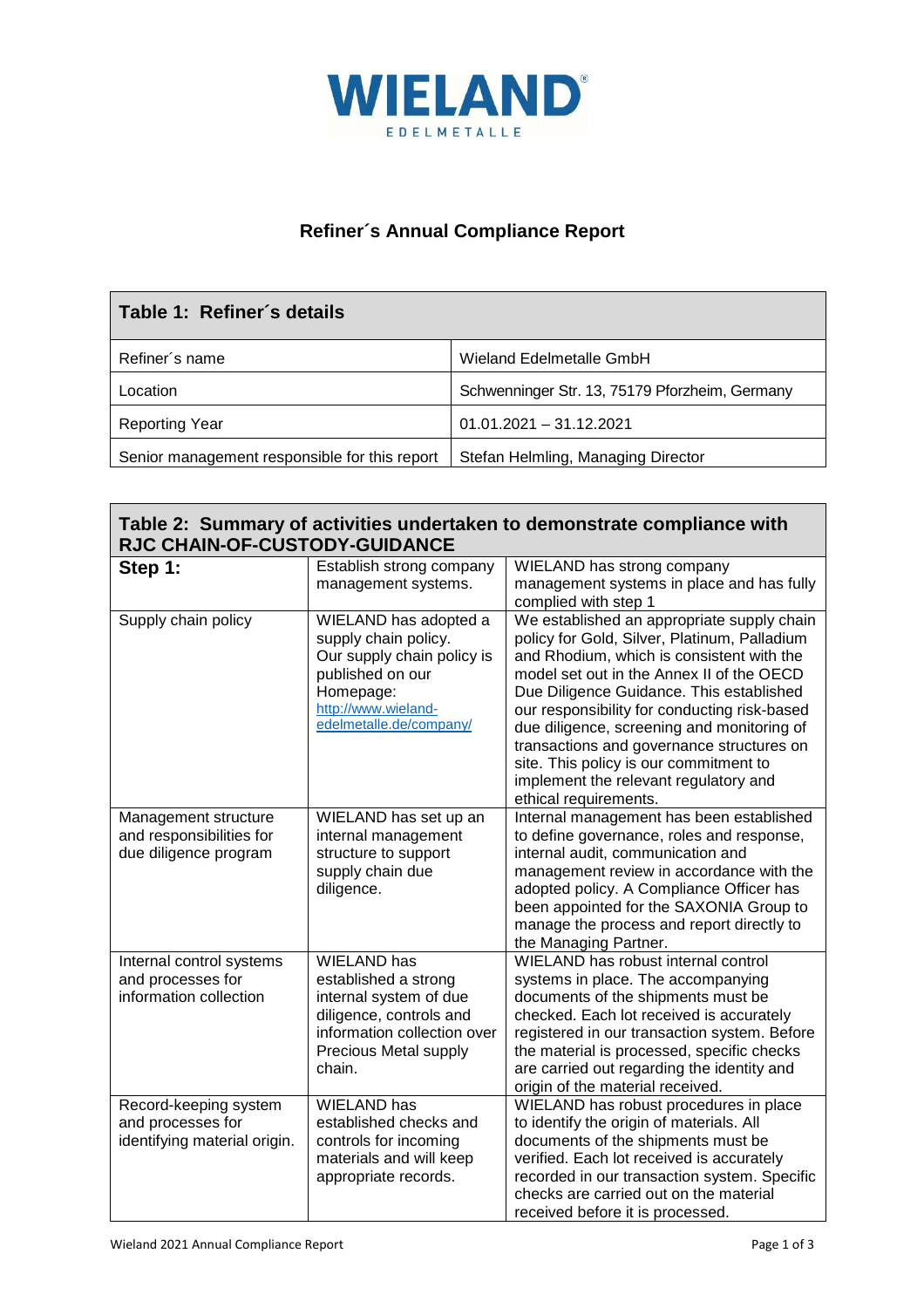

| Step 2:                                                                                | Identify and assess risks<br>in the supply chain                                                                                                                                                 |                                                                                                                                                                                                                                                                                                                                                                          |
|----------------------------------------------------------------------------------------|--------------------------------------------------------------------------------------------------------------------------------------------------------------------------------------------------|--------------------------------------------------------------------------------------------------------------------------------------------------------------------------------------------------------------------------------------------------------------------------------------------------------------------------------------------------------------------------|
| System for identifying red<br>flag locations                                           | Wieland has a process to<br>identify red flag locations<br>in the supply chain.                                                                                                                  | We identify and assess risks in our supply<br>chain. We set up a customer database for<br>suppliers and assign them a risk profile<br>according to our risk profile criteria. This<br>KYC process is a formal prerequisite for<br>entering into a business relationship with a<br>supply party. Our due diligence process is<br>carried out using a risk-based approach. |
| Description of red flags in<br>supply chain.                                           | We have implemented a<br>process to identify "red<br>flags" in the supply chain,<br>based on "red flags" in the<br>area of our business<br>partners and in the quality<br>of delivered material. | During the counterparty adoption process,<br>we perform various checks to identify red<br>flags on the customer's side. On a daily<br>basis, we check the material arriving at our<br>plant in terms of material composition and<br>country of origin, as well as countries in<br>transit.                                                                               |
| Steps taken to map red<br>flag supply chain                                            | We check red flags in the<br>supply chain during our<br>KYC-process and during<br>material checks when the<br>material arrives at our<br>plant.                                                  | Through our KYC process, we check and<br>monitor red flags. These checks are<br>accompanied by regular reviews and event-<br>driven reviews. In addition, we check each<br>material delivery against predefined para-<br>meters.                                                                                                                                         |
| Methods, practices and<br>information yielded by on-<br>the-ground assessment<br>teams | We visit significant<br>business partners on a<br>regular base. We use<br>these visits also for<br>gathering information.                                                                        | Staff visiting partners have received training<br>to verify relevant standards. We document<br>our visits through a special report that is<br>used to verify site conditions. The report<br>includes information about the site, supply<br>chain and due diligence. During the<br>reporting year, site visits to partners were<br>limited due to the Corona pandemic.    |
| Actual and potential risks<br>identified (not for potential<br>suppliers)              | WIELAND has set up risk<br>assessment and<br>management for the<br>complete supply chain.                                                                                                        | The check for actual and potential risks is<br>implemented in the KYC and due diligence<br>processes. In addition, we check each<br>material delivery against internal standards<br>with regard to origin, supplier and plausibility.                                                                                                                                    |